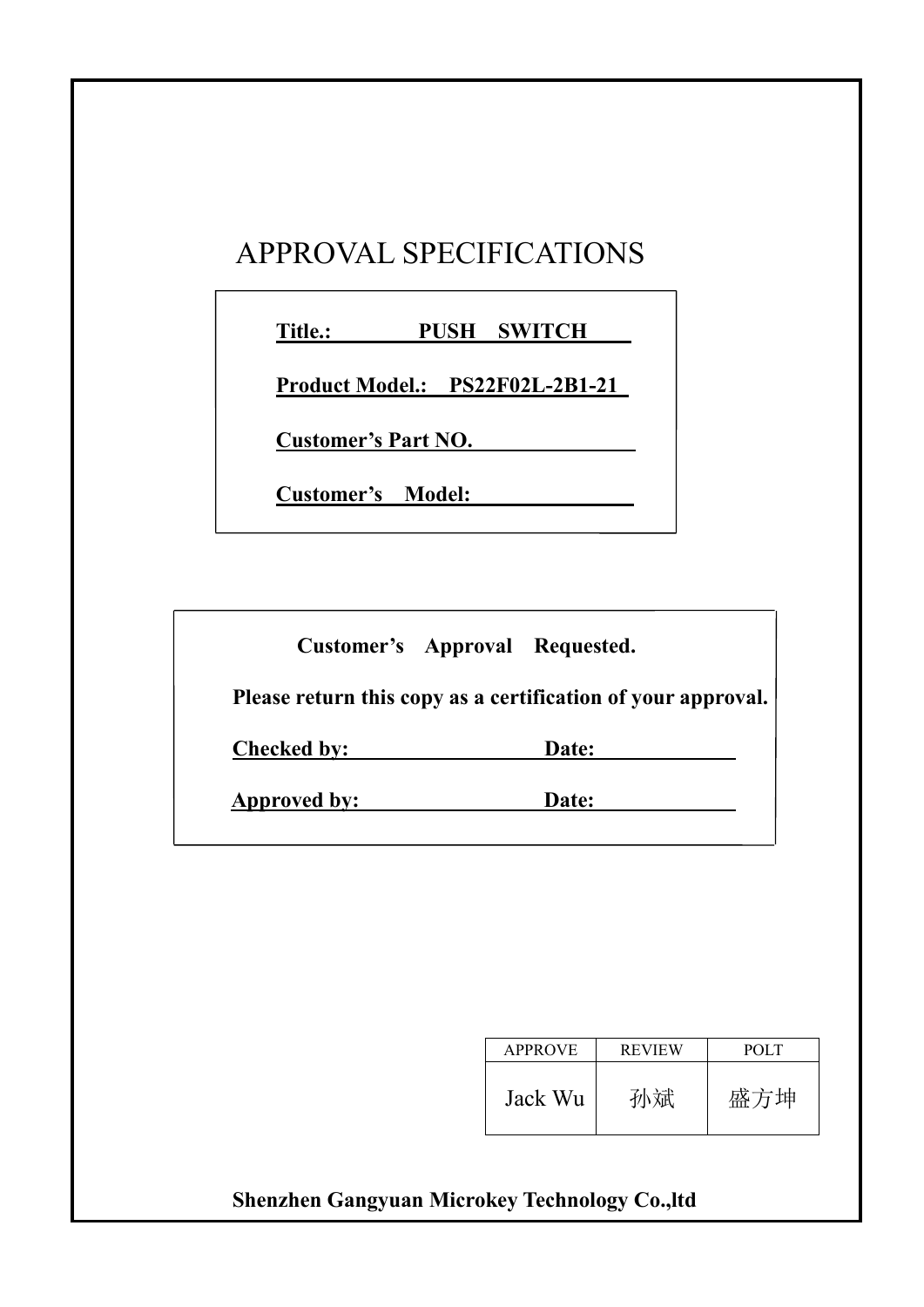

| <b>CUSTOMER</b>                                                                                                                                                                               | CUSTOMER'S P/N                                                                                                                                                                                                                                                                                                                                                                                                                                                                                                                                                                                                                                                                                                                                                                                                                                                                                                                                                                                                                                                                                                                                                                                                                                                               | GYE' S P/N      | PRODUCT     | REVISION |
|-----------------------------------------------------------------------------------------------------------------------------------------------------------------------------------------------|------------------------------------------------------------------------------------------------------------------------------------------------------------------------------------------------------------------------------------------------------------------------------------------------------------------------------------------------------------------------------------------------------------------------------------------------------------------------------------------------------------------------------------------------------------------------------------------------------------------------------------------------------------------------------------------------------------------------------------------------------------------------------------------------------------------------------------------------------------------------------------------------------------------------------------------------------------------------------------------------------------------------------------------------------------------------------------------------------------------------------------------------------------------------------------------------------------------------------------------------------------------------------|-----------------|-------------|----------|
|                                                                                                                                                                                               |                                                                                                                                                                                                                                                                                                                                                                                                                                                                                                                                                                                                                                                                                                                                                                                                                                                                                                                                                                                                                                                                                                                                                                                                                                                                              | PS22F02L-2B1-21 | PUSH SWITCH | A        |
| 1、 概述<br><b>GENERAL</b><br>1.2 适用范围<br>APPLICATION<br>此规格书适用于按键开关的相关要求<br>1.3 工作温度范围<br>Operating Temperature Range<br>1.4 贮藏温度范围<br>Storage Temperature Range<br>1.5 测试条件<br>Test Conditions | This specification is applied to the requirements for PUSH SWITCH<br>-20℃~70℃ (在标准大气压、标准湿度条件下)<br>$-20^{\circ}\text{C} \sim 70^{\circ}\text{C}$ (Normal humidity, normal air pressure)<br>-30℃~80℃ (在标准大气压、标准湿度条件下)<br>$-30^{\circ}\text{C} \sim 80^{\circ}\text{C}$ (Normal humidity, normal air pressure)<br>在没有其它特定的条件下,应该在以下的条件下进行测试和测量:<br>Unless otherwise specified, tests and measurement shall be made in the following standard conditions:<br>常温…………………………………………5℃~35℃<br>Normal temperature $\cdots \cdots \cdots \cdots \cdots \cdots 5^{\circ}\mathbb{C} \sim 35^{\circ}\mathbb{C}$<br>标准湿度 ………………………………相对湿度 25%~85%<br>Normal humidityrelative humidity 25%~85%<br>标准大气压………………………………86KPa~106Kpa<br>在制造过程中, 测试和测量应该在以下的条件下进行:<br>If any doubt arise from the judgment, tests shall be conducted at the following conditions:<br>温度………………………………………20℃±2℃<br>相对湿度………………………………65%±5%<br>环境气压…………………………………86KPa~106Kpa<br>Air pressure $\cdots$ $\cdots$ $\cdots$ $\cdots$ $\cdots$ $\cdots$ $\cdots$ $\cdots$ $\cdots$ $\cdots$ $\cdots$ $\cdots$ $\cdots$ $\cdots$ $\cdots$ $\cdots$ $\cdots$ $\cdots$ $\cdots$ $\cdots$ $\cdots$ $\cdots$ $\cdots$ $\cdots$ $\cdots$ $\cdots$ $\cdots$ $\cdots$ $\cdots$ $\cdots$ $\cdots$ $\cdots$ $\cdots$ $\cdots$ $\cdots$ |                 |             |          |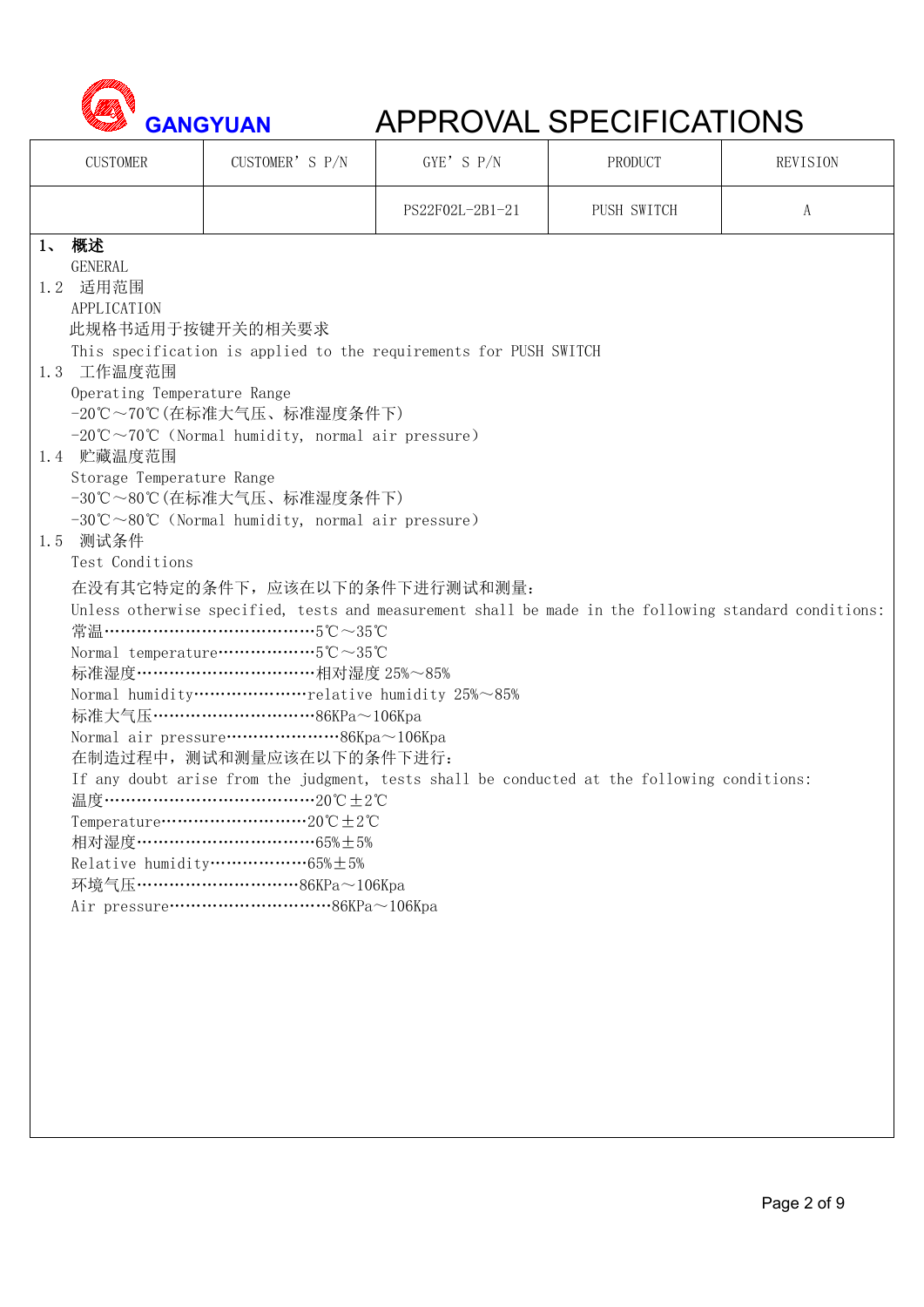

| <b>CUSTOMER</b> |                          | CUSTOMER'S P/N | GYE'S P/N                                                                         | PRODUCT     | REVISION                  |
|-----------------|--------------------------|----------------|-----------------------------------------------------------------------------------|-------------|---------------------------|
|                 |                          |                | PS22F02L-2B1-21                                                                   | PUSH SWITCH | A                         |
| 详细说明<br>$2\sim$ |                          |                |                                                                                   |             |                           |
|                 | Detailed specification   |                |                                                                                   |             |                           |
|                 | 2.1 外观: 应无影响、降低产品性能的缺陷;  |                |                                                                                   |             |                           |
|                 |                          |                | Appearance: There should be no defects that affect the serviceability of product. |             |                           |
|                 | 2.2 结构尺寸和安装尺寸: 应符合装配图要求; |                |                                                                                   |             |                           |
|                 |                          |                | Style and dimension: shall conform to the assemble drawings.                      |             |                           |
| 2.3 接触形式: 2P2T  |                          |                |                                                                                   |             |                           |
|                 | FUNCTION : 2P2T          |                |                                                                                   |             |                           |
|                 | 2.4 时间特性: NON-SHORTING   |                |                                                                                   |             |                           |
|                 | TIMING : NON-SHORTING    |                |                                                                                   |             |                           |
|                 | 2.5 负载: DC 50V, 0.3A     |                |                                                                                   |             |                           |
|                 | Ratings: DC 50V, 0.3A    |                |                                                                                   |             |                           |
| 3. 电气性能:        |                          |                |                                                                                   |             |                           |
|                 | ELECTRICAL SPECIFICATION |                |                                                                                   |             |                           |
|                 | 项目                       |                | 试验条件                                                                              |             | 要求                        |
|                 |                          |                |                                                                                   |             |                           |
|                 |                          |                |                                                                                   |             |                           |
|                 | <b>ITEM</b>              |                | <b>TEST CONDITIONS</b>                                                            |             | <b>REQUIREMENTS</b>       |
|                 | 接触电阻                     |                | 在微小电流 (100 mA) 以下测试                                                               |             |                           |
| 1               | Contact Resistance       |                | Measured at small current (100 mA or less) 1000Hz                                 |             | $\leqslant$ 30m $\Omega$  |
|                 |                          |                |                                                                                   |             |                           |
|                 |                          |                | 输入 500V DC 电压 1 分钟, 按以下接触方法测试:                                                    |             |                           |
|                 |                          |                | Apply a voltage of 500V DC shall be applied for 1 min.                            |             |                           |
|                 | 绝缘电阻                     |                | After which measurement be made:                                                  |             |                           |
| $\overline{2}$  | Insulation               | (1)            | 不接触的插脚之间<br>Between conductors not to be contact                                  |             | $\geqslant$ 100M $\Omega$ |
|                 | Resistance               | (2) 插脚与外壳之间    |                                                                                   |             |                           |
|                 |                          |                | Between individual terninlas and frame                                            |             |                           |
|                 |                          |                | 输入 AC 500V (50-60HZ) 电压, 1 分钟, 感应电流为 0.5mA, 按                                     |             |                           |
|                 |                          | 以下接触方法测试:      |                                                                                   |             | 无击穿、无飞弧                   |
|                 | 介质耐压                     | (2)            | AC 500V rms (50-60Hz) For 1 MIN, trip current: 0.5mA<br>不接触的插脚之间                  |             | There should be           |
| 3               | Dielectric               |                | Between conductors not to be contact                                              |             | no breakdown and          |
|                 | voltage proof            | (2) 插脚与外壳之间    | Between individual terninlas and frame                                            |             | flashover                 |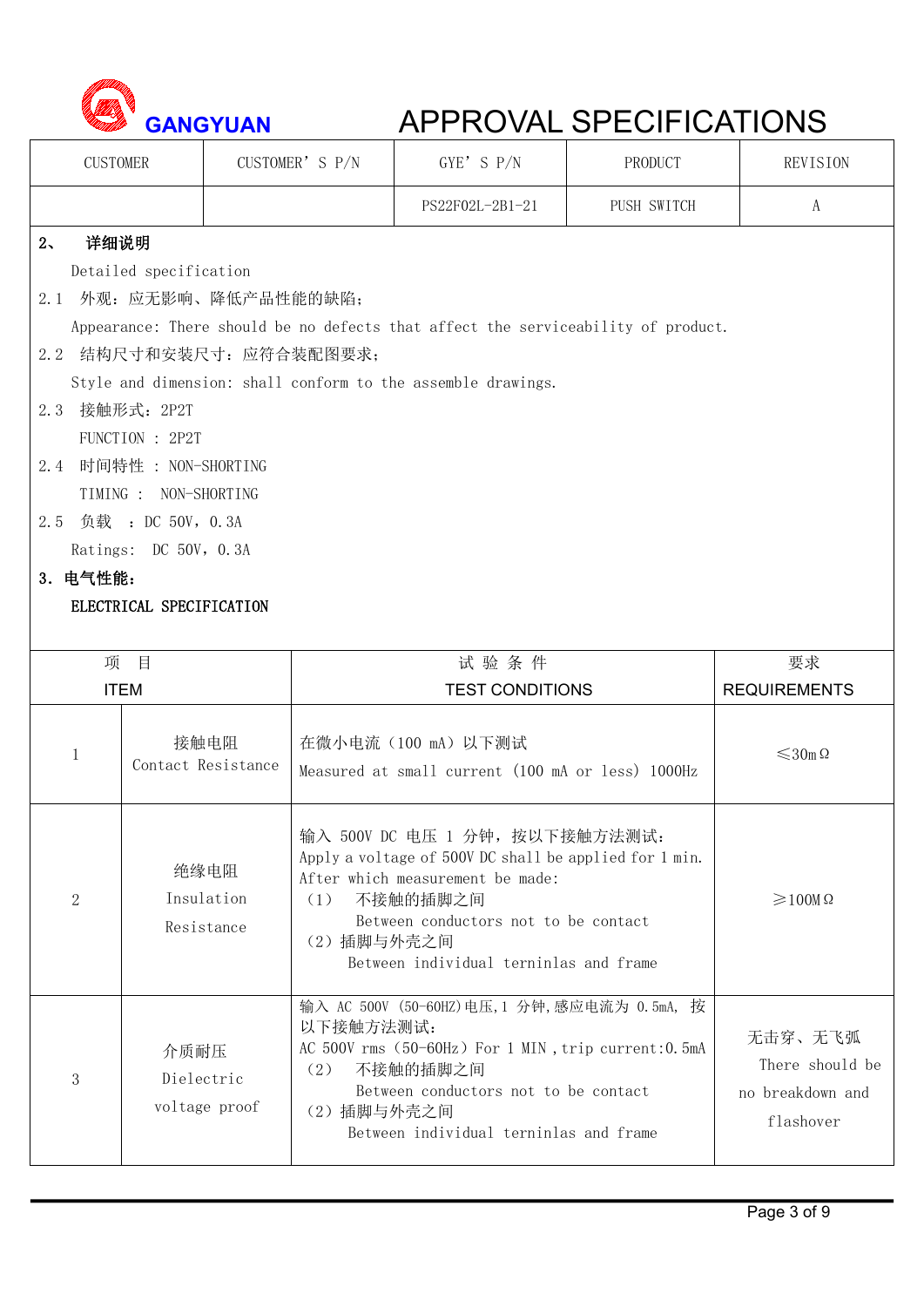

|              | <b>CUSTOMER</b>                      | <b>CUSTOMER'S P/N</b>                                                                                                                          | GYE'S P/N                                                                                                                                                                                                                                                                   | <b>PRODUCT</b>            |                  | <b>REVISION</b>                                                                                                                             |
|--------------|--------------------------------------|------------------------------------------------------------------------------------------------------------------------------------------------|-----------------------------------------------------------------------------------------------------------------------------------------------------------------------------------------------------------------------------------------------------------------------------|---------------------------|------------------|---------------------------------------------------------------------------------------------------------------------------------------------|
|              |                                      | PUSH SWITCH<br>PS22F02L-2B1-21                                                                                                                 |                                                                                                                                                                                                                                                                             |                           | $\mathsf{A}$     |                                                                                                                                             |
|              | 项目<br><b>ITEM</b>                    | <b>TEST CONDITIONS</b>                                                                                                                         |                                                                                                                                                                                                                                                                             | 要求<br><b>REQUIREMENTS</b> |                  |                                                                                                                                             |
|              | 4. 机械性能:<br>MECHANICAL SPECIFICATION |                                                                                                                                                |                                                                                                                                                                                                                                                                             |                           |                  |                                                                                                                                             |
| $\mathbf{1}$ | 操作力<br>Operating<br>Force            | 按键停止所需的最大力度。                                                                                                                                   | 开关垂直于操作方向放置, 在开关按键顶端中心逐渐施力, 测量<br>Placing the switch such that the direction of switch<br>operation is vertical and then gradually increasing the load<br>applied to the center of the KNOB, the maximum load required<br>for the KNOB to come to a stop shall be measured. |                           | $250 \pm 100$ gf |                                                                                                                                             |
| 2            | 端子强度<br>Terminal<br>Strength         | for 15 Sec. in any direction.                                                                                                                  | 在插脚前端任意一个方向加 500gf 力度测试,时间为 15秒<br>A static load of 500gf shall be applied to the Terminal                                                                                                                                                                                  |                           |                  | 插脚中没有裂开、松动异<br>常,满足于机械,电器性能<br>Electrical<br>characteristics shall be<br>satisfied without damage<br>or excessive looseness of<br>terminals |
| 3            | 柄強度<br>Displacement<br>of KNOB       | to the direction of the arrow                                                                                                                  | 在柄的前端施加 9.8N (1kgf)的力度,位移应沿印记的方向上测定<br>A static load of 9.8 N(1kgf) shall be applied to thg<br>Top of the KNOB and then displacement shall be measured                                                                                                                      |                           |                  | 柄部无严重变形,可以正常<br>工作.<br>The lever shall have no<br>serious deformation and<br>function is normally.                                          |
| 4            | 可焊性<br>Solderabilit<br>У             | 在以下设定条件下进行测量:<br>below:<br>(1) 焊接温度: 245±5℃<br>Solder temperature : $245 \pm 5^{\circ}$ C<br>(2) 浸入时间:3s±0.5s<br>Immersion time: $3s \pm 0.5s$ | Measurements shall be made following the test set forth<br>对于其它步骤参考《GB 5095.6—86》试验 12a<br>The other steps please refer to 《GB 5095.6-86》TEST 12a                                                                                                                           |                           |                  | 除边缘外涂层应均匀覆盖<br>90%以上<br>Except for the edge, the<br>coating should cover a<br>minimum 90%                                                   |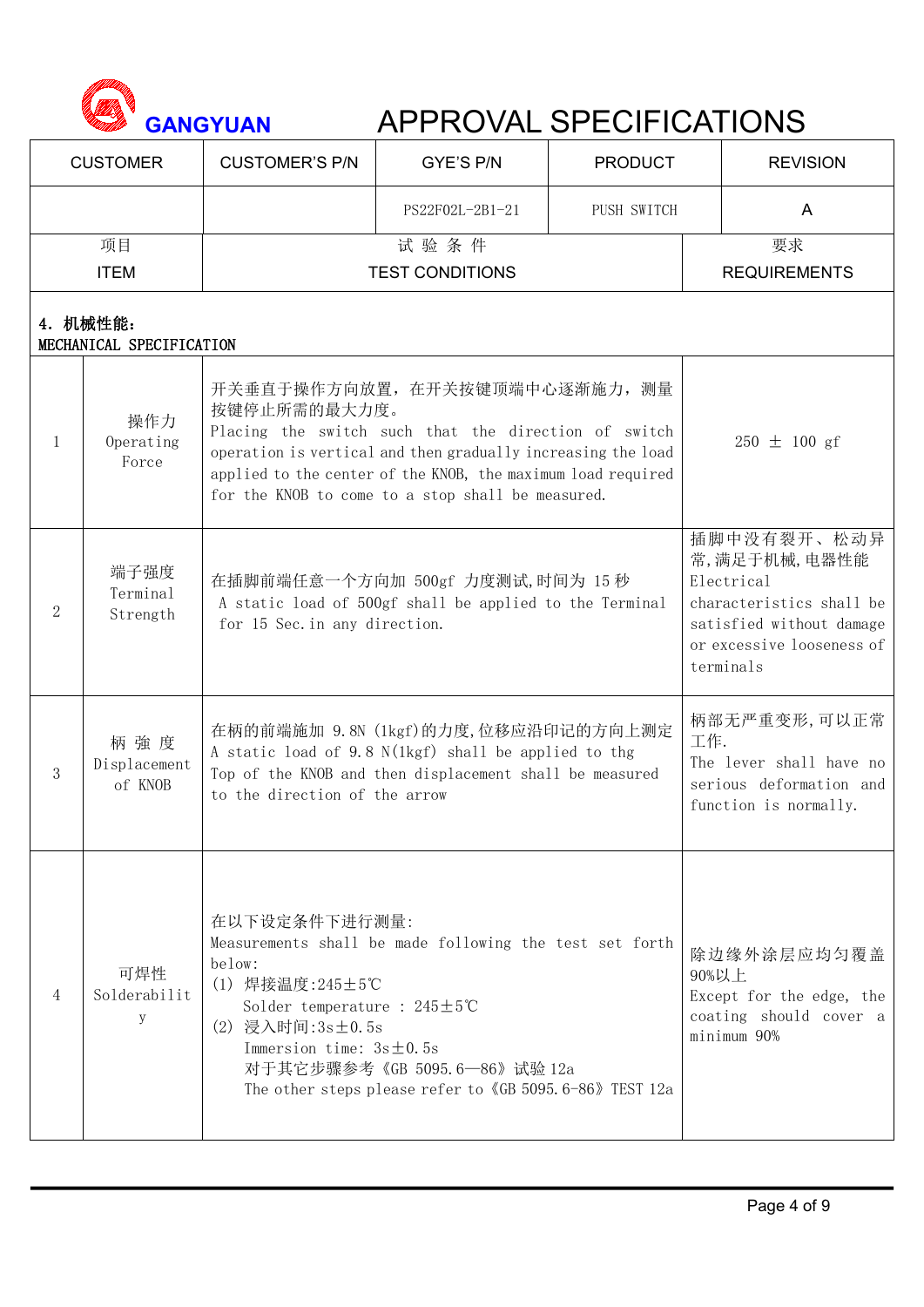

|                | <b>CUSTOMER</b>                                                                                                                                                                                                                                                                                                                                                                                                                                                                                                      | <b>CUSTOMER'S P/N</b>                                                                                                                                                                                                                            |                                                  | GYE'S P/N                                                                                                                  | <b>PRODUCT</b> | <b>REVISION</b>                                                                                      |
|----------------|----------------------------------------------------------------------------------------------------------------------------------------------------------------------------------------------------------------------------------------------------------------------------------------------------------------------------------------------------------------------------------------------------------------------------------------------------------------------------------------------------------------------|--------------------------------------------------------------------------------------------------------------------------------------------------------------------------------------------------------------------------------------------------|--------------------------------------------------|----------------------------------------------------------------------------------------------------------------------------|----------------|------------------------------------------------------------------------------------------------------|
|                |                                                                                                                                                                                                                                                                                                                                                                                                                                                                                                                      |                                                                                                                                                                                                                                                  |                                                  | PS22F02L-2B1-21                                                                                                            | PUSH SWITCH    | A                                                                                                    |
|                | 项目                                                                                                                                                                                                                                                                                                                                                                                                                                                                                                                   |                                                                                                                                                                                                                                                  |                                                  | 试验条件                                                                                                                       |                | 要求                                                                                                   |
|                | <b>ITEM</b>                                                                                                                                                                                                                                                                                                                                                                                                                                                                                                          |                                                                                                                                                                                                                                                  |                                                  | TEST CONDITIONS                                                                                                            |                | REQUIREMENTS                                                                                         |
|                | 5、极限电气性能:<br>ENVIRONMENTAL SPECIFICATION                                                                                                                                                                                                                                                                                                                                                                                                                                                                             |                                                                                                                                                                                                                                                  |                                                  |                                                                                                                            |                |                                                                                                      |
| 1              | 低温测试<br>COLD                                                                                                                                                                                                                                                                                                                                                                                                                                                                                                         | 样品应按照以下实验条件进行测试, 实验后样品应放在常温及<br>标准湿度的环境中 1 小时后做性能测试:<br>Following the test set forth below the sample shall be left<br>in normal temperature and humidity conditions for 1 h<br>before measurements are made:<br>$(1)$ 温度: −30±2℃<br>(2) 时间: 96h | Temperature : $-30 \pm 2^{\circ}$ C<br>Time: 96h | 接触电阻: $\leq 100$ mΩ<br>Contact resistance:<br>$\leqslant$ 100m $\Omega$<br>项目 3, 4. 1, 4. 2, 4. 3<br>Item 3, 4.1, 4.2, 4.3 |                |                                                                                                      |
| $\overline{2}$ | 样品应按照以下实验条件进行测试, 实验后样品应放在常温及<br>标准湿度的环境中 1 小时后做性能测试:<br>Following the test set forth below the sample shall be left<br>in normal temperature and humidity conditions for 1 h<br>高温测试<br>before measurements are made:<br><b>HEAT</b><br>温度: 80±2℃<br>(1)<br>temperature: $80 \pm 2^{\circ}$ C<br>时间: 96h<br>(2)<br>time: 96h                                                                                                                                                                                         |                                                                                                                                                                                                                                                  |                                                  |                                                                                                                            |                | 接触电阻: ≤100mΩ<br>Contact resistance:<br>$≤100$ m Ω<br>项目 3, 4. 1, 4. 2, 4. 3<br>Item 3, 4.1, 4.2, 4.3 |
| 3              | 根据下面的测试要求进行5次循环的温度周期性测试, 实验后<br>样品应放在常温及标准湿度的环境中 1 小时后做性能测试。测<br>试期间样品应保持干燥.<br>After 5 cycles of following conditions, the sample shall<br>be allowed to stand under normal temperature and humidity<br>conditions for 1 h. and measurements shall be made. During<br>the test water drops shall be removed.<br>Temperature<br>Time<br>温度周期性测试<br>$-10 \pm 2$ °C<br>2(hour)<br>Change of<br>lcycle<br>Temperature<br>$-10\sim65\degree C$<br>$65 \pm 2^{\circ}$ C<br>2<br>$65^{\sim} - 10^{\circ}C$<br>$\mathbf{1}$ |                                                                                                                                                                                                                                                  |                                                  |                                                                                                                            |                | 接触电阻: ≤100mΩ<br>Contact resistance:<br>$≤100$ m Ω<br>项目 3, 4. 1, 4. 2, 4. 3<br>Item 3, 4.1, 4.2, 4.3 |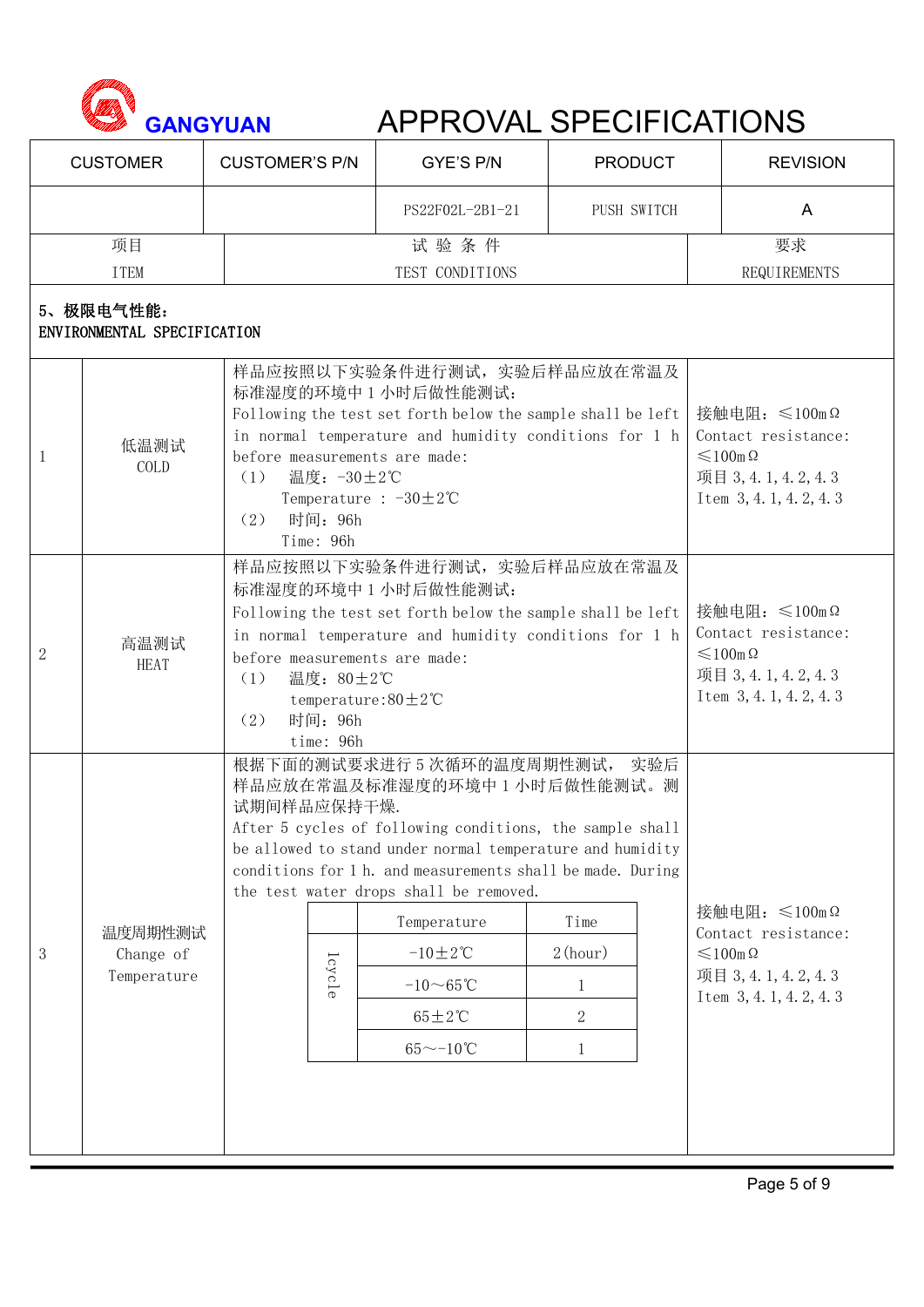

|                | <b>CUSTOMER</b>                   | <b>CUSTOMER'S P/N</b>                                                                                                                                               | GYE'S P/N                                                                                                                                                                                                                                                          | <b>PRODUCT</b> | <b>REVISION</b>                                                                                                                                                                         |
|----------------|-----------------------------------|---------------------------------------------------------------------------------------------------------------------------------------------------------------------|--------------------------------------------------------------------------------------------------------------------------------------------------------------------------------------------------------------------------------------------------------------------|----------------|-----------------------------------------------------------------------------------------------------------------------------------------------------------------------------------------|
|                |                                   |                                                                                                                                                                     | PS22F02L-2B1-21                                                                                                                                                                                                                                                    | PUSH SWITCH    | A                                                                                                                                                                                       |
|                | 项目                                |                                                                                                                                                                     | 试验条件                                                                                                                                                                                                                                                               |                | 要求                                                                                                                                                                                      |
|                | <b>ITEM</b>                       |                                                                                                                                                                     | TEST CONDITIONS                                                                                                                                                                                                                                                    |                | REQUIREMENTS                                                                                                                                                                            |
| $\overline{4}$ | 湿温测试<br>Moisture<br>resistance    | 标准湿度的环境中 1 小时后做性能测试:<br>before measurements are made:<br>温度: 40±2℃<br>(1)<br>Temperature: $40 \pm 2^{\circ}$ C<br>(2) 相对湿度: 90~95%<br>时间: 96 h<br>(3)<br>Time: 96 h | 样品应按照以下实验条件进行测试, 实验后样品应放在常温及<br>Following the test set forth below the sample shall be left<br>in normal temperature and humidity conditions for 1 h<br>Relative humidity: 90~95%                                                                                  |                | 接触电阻: ≤100mΩ<br>Contact resistance:<br>$\leqslant$ 100m $\Omega$<br>绝缘电阻:≥50MΩ<br>Insulation resistance:<br>$\geqslant$ 50M $\Omega$<br>项目 3, 4. 1, 4. 2, 4. 3<br>Item 3, 4.1, 4.2, 4.3 |
| 5              | 硫化试验<br>Sulfuration<br>resistance | 标准湿度的环境中1小时后做性能测试:<br>before measurements are made:<br>(1) H2S 气体浓度: 3ppm±1ppm<br>时间: 72h<br>(2)<br>Time: 72h<br>(3)                                                | 样品应按照以下实验条件进行测试, 实验后样品应放在常温及<br>Following the test set forth below the sample shall be left<br>in normal temperature and humidity conditions for 1 h<br>$H_2S$ gas concentration: $3ppm \pm 1ppm$<br>温度: 40±2℃ (90~95%RH)<br>Temperature: $40 \pm 2$ °C (90~95%RH) |                | 接触电阻: $\leq 100$ mΩ<br>Contact resistance:<br>$≤$ 200mΩ<br>项目 3, 4. 1, 4. 2, 4. 3<br>Item 3, 4. 1, 4. 2, 4. 3                                                                           |
| 6              | 盐雾试验<br>Salt Mist                 | 在以下设定条件下进行测量:<br>$(1)$ 温度: 35℃±2℃<br>temperature: $35^{\circ}\text{C} \pm 2^{\circ}\text{C}$<br>(3) 时间: 8h±1h<br>Time: $8h \pm 1 h$<br>实验后的盐沉积物后水冲掉                 | The switch shall be checked after following test:<br>(2) 盐溶液浓度: 5±1% (质量百分比)<br>salt solution : $5 \pm 1\%$ (solids by mass)<br>After test, salt deposit shall be removed by running water.                                                                        |                | 金属件上没有腐蚀斑点<br>No remarkable corrosion<br>shall be recognized in<br>metal part.                                                                                                          |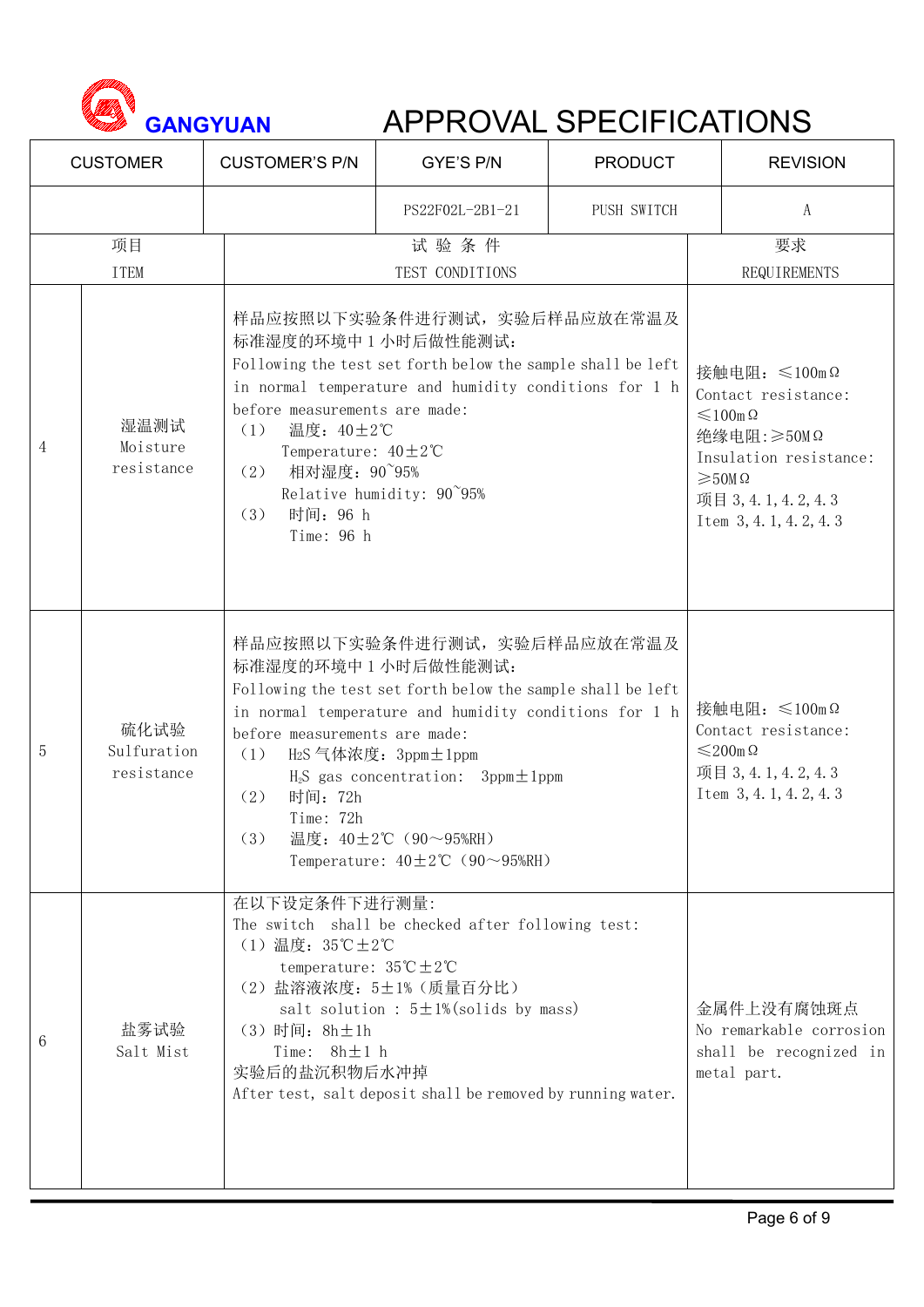

|                | <b>CUSTOMER</b>                      | <b>CUSTOMER'S P/N</b>                                                                                                                                                                                                           | GYE'S P/N                                                                                                                                                                                                                                                                                                                                                                     | <b>PRODUCT</b>                                                          | <b>REVISION</b>     |  |
|----------------|--------------------------------------|---------------------------------------------------------------------------------------------------------------------------------------------------------------------------------------------------------------------------------|-------------------------------------------------------------------------------------------------------------------------------------------------------------------------------------------------------------------------------------------------------------------------------------------------------------------------------------------------------------------------------|-------------------------------------------------------------------------|---------------------|--|
|                |                                      |                                                                                                                                                                                                                                 | PS22F02L-2B1-21                                                                                                                                                                                                                                                                                                                                                               | PUSH SWITCH                                                             | A                   |  |
|                | 6、极限机械性能:<br>ENDURANCE SPECIFICATION |                                                                                                                                                                                                                                 |                                                                                                                                                                                                                                                                                                                                                                               |                                                                         |                     |  |
|                | 项目                                   |                                                                                                                                                                                                                                 | 试验条件                                                                                                                                                                                                                                                                                                                                                                          |                                                                         | 要求                  |  |
|                | <b>ITEM</b>                          |                                                                                                                                                                                                                                 | <b>TEST CONDITIONS</b>                                                                                                                                                                                                                                                                                                                                                        |                                                                         | <b>REQUIREMENTS</b> |  |
|                | 工作寿命<br>Operation life               | 根据下面的测试要求进行测试:<br>Measurement shall be made following the test set forth below:<br>无负载<br>(1)<br>Without load<br>(2) 按动速率: 15~20次/分<br>Rate of operation: $15^{\circ}20$ times/min<br>(3) 寿命: 10, 000次<br>Life: $10,000$ cycles | 接触电阻≤100mΩ<br>Contact<br>$resistance \leq 100$ m $\Omega$<br>绝缘电阻:≥50MΩ<br>Insulation<br>resistance: $\geq 50M\Omega$<br>按力: 初值的士30%<br>Operating Force:<br>initial value $\pm 30\%$<br>项目 3, 4. 1, 4. 2, 4. 3<br>Item 3, 4.1, 4.2, 4.3                                                                                                                                       |                                                                         |                     |  |
| $\overline{2}$ | 振动 Vibration                         | (1)<br>(2)<br>(3)<br>Direction<br>(4)                                                                                                                                                                                           | 根据以下给定条件进行测试:<br>Measurement shall be made following the test set forth below:<br>振动频率范围: 10~55~10Hz<br>Vibration frequency range: 10 to 55 to 10Hz<br>振幅 (峰一峰): 1.5mm<br>Amplitude: 1.5mm<br>振动方向:包括手柄行程方向在内的三个相互垂直的方向<br>of<br>vibration:Three<br>mutually<br>perpendicular direction including the direction of<br>stem travel<br>测试时间: 每次 2hours . Duration: Each 2hours. |                                                                         |                     |  |
| 3              | Shock                                | times in total)                                                                                                                                                                                                                 | 开关应在实验后测量<br>Switch shall be measured after following test.<br>1. 安装方法: 正常安装<br>Mounting method: Normal mounting method<br>2. 加速 490 m/s2 (50G)<br>Acceleration: 490 m/s2 $(50 \text{ G})$<br>3. 持续时间: 11 ms<br>Duration: 11 ms<br>4. 测试方向: 6个方向<br>Test direction: 6 directions<br>5. 冲击次数: 每个方向 3次 (18次计)<br>Number of shocks: 3 times per direction (18)                   |                                                                         |                     |  |
|                | 7. 焊接条件:<br>SOLDERING CONDITIONS:    |                                                                                                                                                                                                                                 |                                                                                                                                                                                                                                                                                                                                                                               |                                                                         |                     |  |
| 7.1            | 手工焊接<br>Hand soldering               |                                                                                                                                                                                                                                 | 请按以下条件进行焊接:<br>(1) 焊锡温度: ≤350℃<br>$(2)$ 连续焊接时间: $\leq 3$ s                                                                                                                                                                                                                                                                                                                    | Soldering temperature: 350℃ Max.<br>Continuous soldering time: 3 s Max. |                     |  |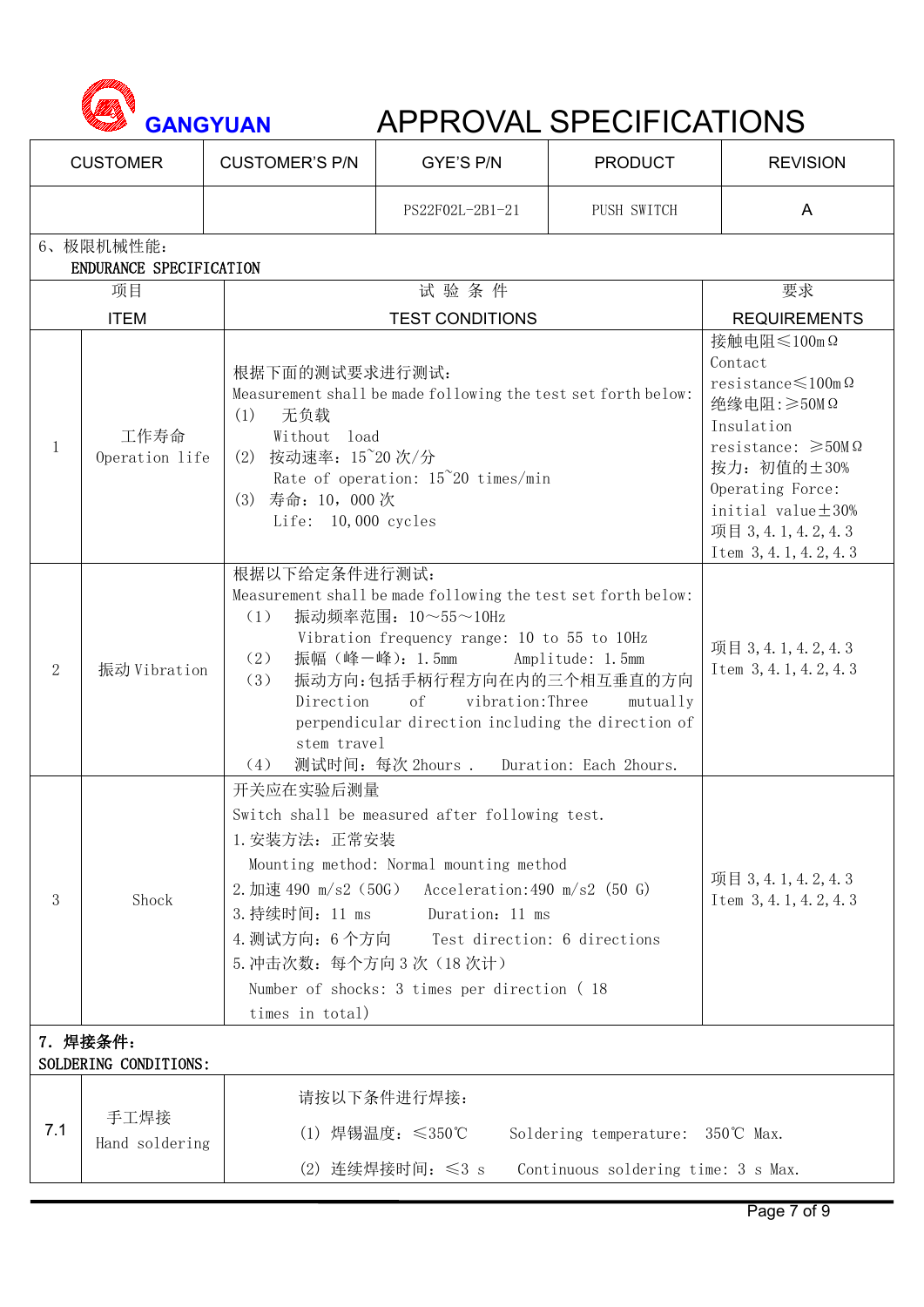

| PS22F02L-2B1-21<br>PUSH SWITCH<br>$\mathsf{A}$<br>推荐条件<br>项目<br><b>ITEM</b><br>Recommended conditions<br><b>个温度 T(° C)</b><br>10 s<br>$^{260}_{250}$<br>200<br>波峰焊<br>150<br>7.2<br>Wave-soldering<br>100<br>50<br>$\overrightarrow{240}$ 时间 $t(s)$<br>$\mathbf{0}$<br>30<br>60<br>90<br>120<br>150<br>180<br>210<br>说明:<br>1.1 开关浸焊后, 注意不要用溶剂清洗。<br>After switches were soldered, please be careful not to clean switches with solvent.<br>1.2 在使用烙铁的情况下,焊锡温度应在380℃以下、3秒以内。<br>In the case of using solding iron, solding conditions shall be 380°C max and 3 sec.max.<br>1.3 浸焊后, 注意不要在顶部施加负荷。<br>Right after switches were soidered;please be careful not to load to on the knobs of switches.<br>设计中应注意的事项(Design instructions):<br>$\mathbf{2}$<br>2.1 印刷基板的安装孔尺寸参见产品图。<br>Follow recommended P.W.B. piercing plan in outside drawing page.<br>注意点(Note):<br>3.<br>3.1 注意不要施加超负荷的压力或晃动开关<br>Please be cautions not to give excessive static load or shock to swiches.<br>3.2 开关浸焊后, 印刷基板注意不要叠放。<br>Please be careful not to pile up P.W.B. after switches were soldered<br>3.3 保管时尤其应注意避开高湿高温和有腐蚀性气体的环境。如需要长时间保存,请不要打开包装箱。<br>Preservation under high temperature and high high humidity or corrosive gas should be avoided<br>Especially . When you need to preserve for a long period , do not open the carton. | <b>CUSTOMER</b> |  | <b>CUSTOMER'S P/N</b> | GYE'S P/N | <b>PRODUCT</b> | <b>REVISION</b> |  |  |  |  |
|------------------------------------------------------------------------------------------------------------------------------------------------------------------------------------------------------------------------------------------------------------------------------------------------------------------------------------------------------------------------------------------------------------------------------------------------------------------------------------------------------------------------------------------------------------------------------------------------------------------------------------------------------------------------------------------------------------------------------------------------------------------------------------------------------------------------------------------------------------------------------------------------------------------------------------------------------------------------------------------------------------------------------------------------------------------------------------------------------------------------------------------------------------------------------------------------------------------------------------------------------------------------------------------------------------------------|-----------------|--|-----------------------|-----------|----------------|-----------------|--|--|--|--|
|                                                                                                                                                                                                                                                                                                                                                                                                                                                                                                                                                                                                                                                                                                                                                                                                                                                                                                                                                                                                                                                                                                                                                                                                                                                                                                                        |                 |  |                       |           |                |                 |  |  |  |  |
|                                                                                                                                                                                                                                                                                                                                                                                                                                                                                                                                                                                                                                                                                                                                                                                                                                                                                                                                                                                                                                                                                                                                                                                                                                                                                                                        |                 |  |                       |           |                |                 |  |  |  |  |
|                                                                                                                                                                                                                                                                                                                                                                                                                                                                                                                                                                                                                                                                                                                                                                                                                                                                                                                                                                                                                                                                                                                                                                                                                                                                                                                        |                 |  |                       |           |                |                 |  |  |  |  |
|                                                                                                                                                                                                                                                                                                                                                                                                                                                                                                                                                                                                                                                                                                                                                                                                                                                                                                                                                                                                                                                                                                                                                                                                                                                                                                                        |                 |  |                       |           |                |                 |  |  |  |  |